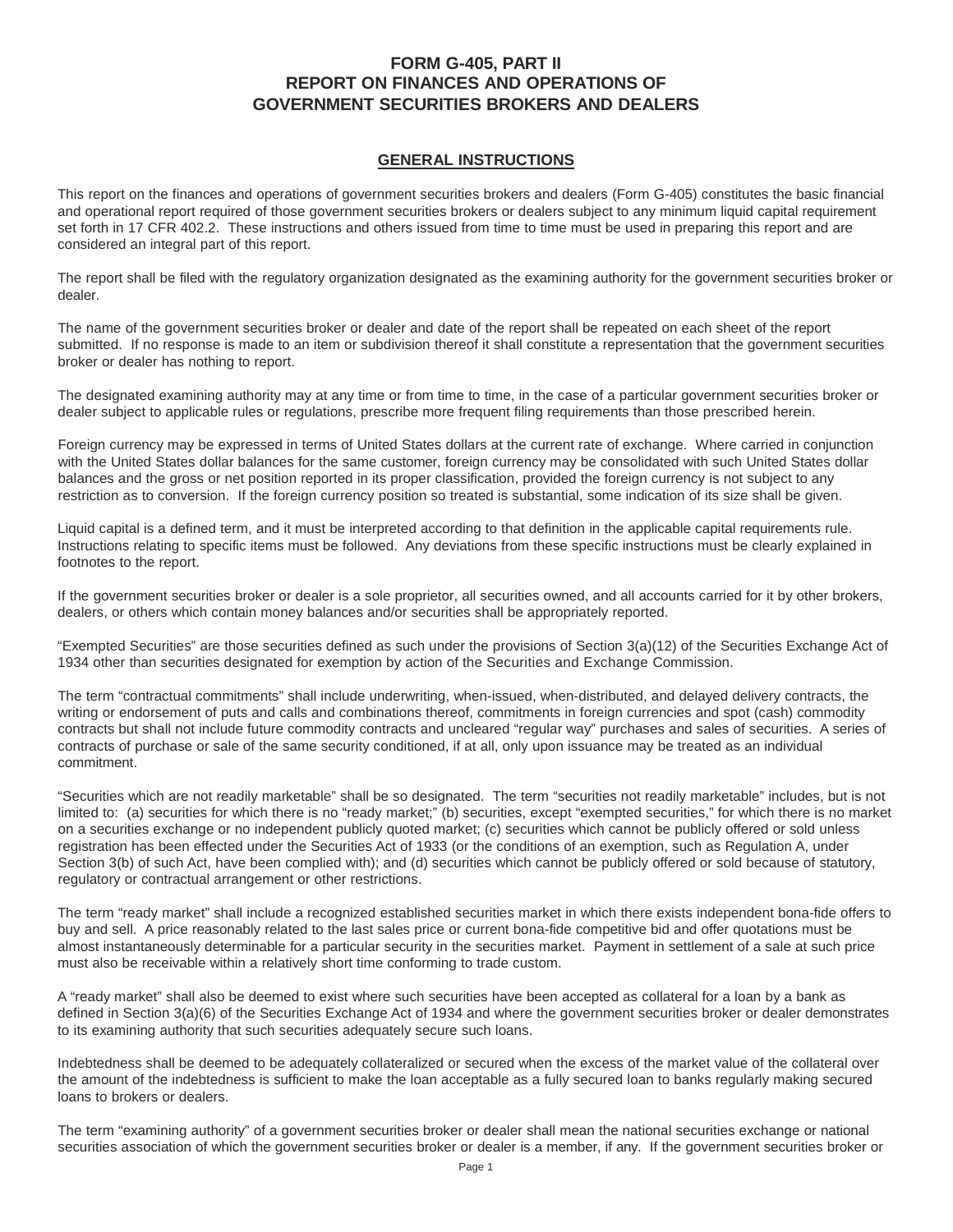dealer is a member of more than one such self-regulatory organization, the examining authority for such government securities broker or dealer is the organization designated by the Commission. If the government securities broker or dealer is not a member of any such self-regulatory organization, the examining authority for such government securities broker or dealer is the Regional Office of the Commission where such government securities broker or dealer has its principal place of business.

The terms "customer" and "non-customer" are defined as set forth in Rule 15c3-1(c)(6) and (7).

In order to expedite the preparation of the financial data called for in the report, fractions may be dropped from the prices in determining any or all valuations. (For long valuations no price shall be used which is higher than the actual market price, i.e., for a price of 17 $\frac{7}{8}$ use 17 but <u>not </u>18. For <u>short v</u>aluations, use the higher price, i.e., 17 $\frac{1}{8}$ use 18 but <u>not </u>17.) Money amounts should be expressed in whole dollars.

Financial statements shall be prepared in conformity with generally accepted accounting principles (except where otherwise requested) applied on a basis consistent with that of the preceding report. Financial statements shall include, in the basic statement or accompanying footnotes, all informative disclosures necessary to make the statement a clear expression of the organization's financial and operational condition. The government securities broker or dealer must report all data after proper accruals have been made for income and expense not recorded in the books of account and adequate reserves have been provided for deficits in customer or broker accounts, unrecorded liabilities, security differences, dividends and similar items.

The amount and terms (including commitment fees and the conditions under which lines may be withdrawn) of unused lines of credit for short-term financing shall be disclosed, if significant, in notes to the financial statements.

Retain for at least three (3) years a copy of each Report on Finances and Operations of Government Securities Brokers and Dealers filed, along with all the working papers and memoranda used in the preparation of each report (Refer to Rule 17a-4 as modified by 17 CFR 404.3). Working papers, etc., must be made available for review by a representative of the designated examining authority.

# Filing Requirements for Part IIA

Part IIA shall be filed quarterly by firms not clearing or carrying customer accounts, and those firms which are subject to the requirements of 17 CFR 402.2(c) and Rule 15c3-1(a)(2). Part IIA shall be filed monthly by such of these firms which receive written notice pursuant to Rule 17a-5(a)(2)(iv) as modified by 17 CFR 405.2 that they have exceeded parameters set by the self-regulators.

# **STATEMENT OF FINANCIAL CONDITION**

# **ASSETS**

# Cash

Cash in banks subject to withdrawal restrictions such as time deposits not subject to Regulation Q of the Federal Reserve System, deposits of foreign currency with exchange or transfer restrictions, or funds held in escrow shall be shown as "Other assets - Miscellaneous - Non-Allowable."

State separately (a) restricted deposits held as compensating balances against borrowing arrangements; (b) funds subject to repayment on call or immediately after the date on which filing of the balance sheet is required; and (c) other funds, the amounts of which are known to be subject to withdrawal or usage restrictions, e.g., special purpose funds. The general terms and nature of such repayment provisions in (b) and withdrawal or usage restrictions in (c) shall be described in a note referred to herein. In cases where compensating balance arrangements exist but are not agreements which restrict the use of cash amounts shown on the balance sheet, describe these arrangements and the amounts involved, if determinable, in the notes to the financial statements. Compensating balances that are maintained under an agreement to assure future credit availability shall be separately disclosed in the notes to the financial statements along with the amount and terms of such agreement.

Bank overdrafts are not to be netted against balances in unrelated bank depositories. They shall be included in "Bank loans payable - Includable in Formula for Reserve Requirements."

# Cash segregated in compliance with federal and other regulations

Include in the above category cash segregated under the provisions of Rule 15c3-3 – Special Reserve Bank Account for the Exclusive Benefit of Customers, and any funds segregated pursuant to regulations of any agency of the federal government, any state and national securities exchange or national securities association.

#### Receivables from brokers or dealers and clearing organizations

Accounts secured by, or containing, collateral carried by other brokers or dealers shall be included in "Omnibus accounts" in the appropriate subsection. Receivables for regulated and non-regulated commodities futures accounts liquidating to a deficit on the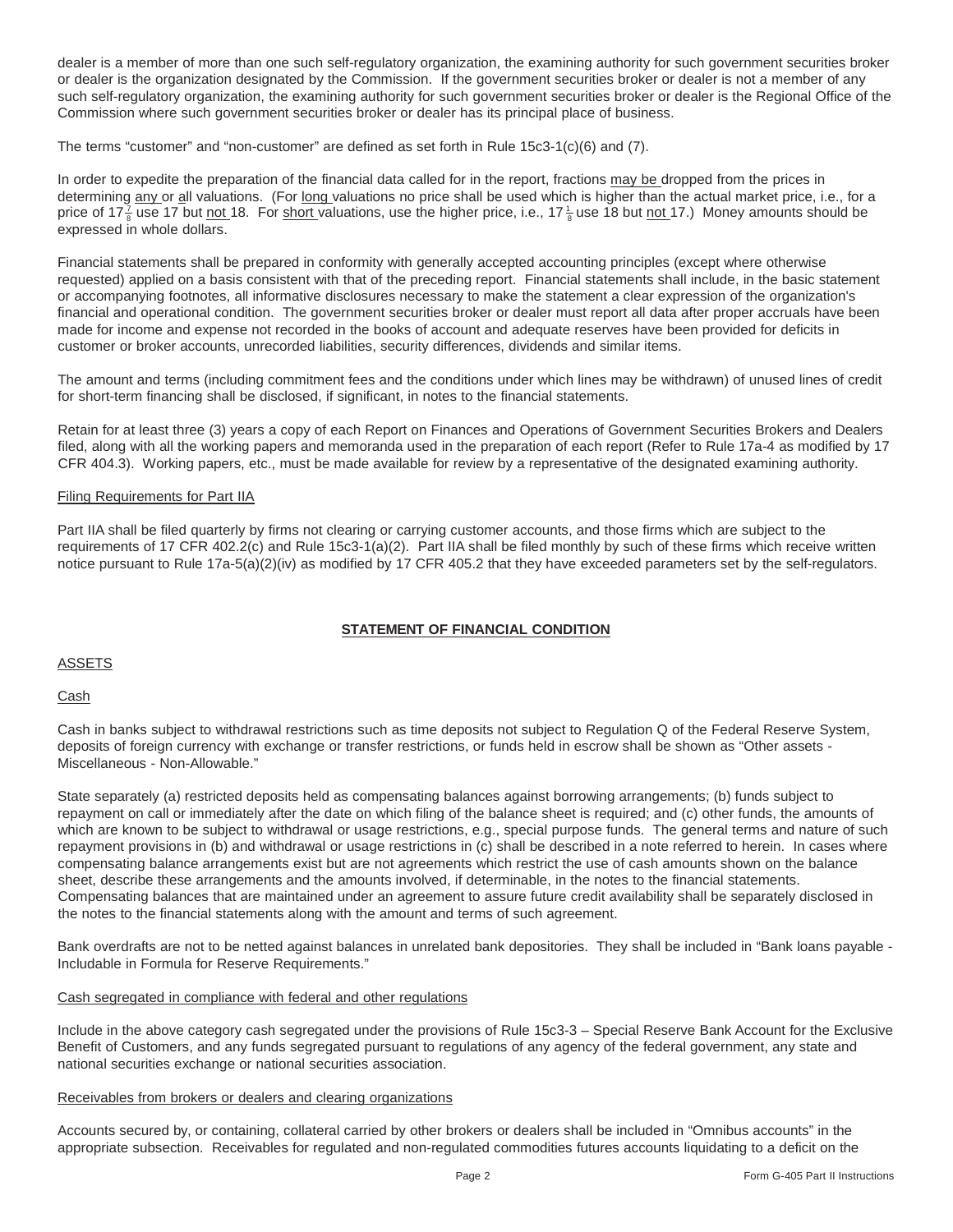respondent's books of account shall also be included in "Omnibus accounts" as an allowable asset. The amount receivable on these futures accounts shall include net ledger balances and losses and gains on commodities futures contracts.

Amounts receivable (net) from a clearing organization utilizing a continuous net settlement system shall be included in the category "Clearing organizations" in the appropriate subsection.

Other receivables from brokers or dealers (floor brokerage, commissions, etc.) shall be included in the category "Other" and classified as allowable or non-allowable pursuant to 15c3-1(c)(2)(iv)(C).

The amount reported as an allowable asset represents those portions of partly secured amounts which are deemed to be fully secured. The remaining portion of the ledger debit balance shall be considered as non-allowable.

#### Receivables from customers

See the general instructions for definition of the terms "customer" and "non-customer." Receivables from those indicated as "non-customers" shall be shown in their respective categories in the Statement of Financial Condition.

All securities or commodities accounts of any one customer, but not cash accounts, may be combined and reported under the appropriate classification. Customers' accounts related by bona-fide written guarantees may be combined.

The amount reported as an allowable asset represents those portions of partly secured amounts, which are deemed to be fully secured. The remaining portion of the ledger debit balance shall be considered as non-allowable.

#### Receivables from non-customers

The amount reported as an allowable asset must represent those portions of partly secured accounts which are deemed to be fully secured. The remaining portion of the ledger debit balance shall be considered non-allowable.

Fully and partly secured accounts with spot (cash) commodity positions shall be reported in the manner described above as allowable assets.

# Securities purchased under agreements to resell

Report in this section reverse repurchase agreements for securities. Report the cost of securities which have been purchased as principal under an agreement to resell the securities to the seller. These transactions result in the government securities broker or dealer having a secured receivable from the borrower of funds and the liquid capital treatment is to deduct the deficiency, if any, in the security collateralizing the receivable.

#### Securities and spot commodities owned, at market value

Security and spot (cash) commodity valuations as well as losses and gains in future commodity contracts shall be based upon market prices as of the date of the Statement of Financial Condition. Fractions and accrued interest with respect to securities may be omitted except where such procedures, in the case of short positions, would have a material effect on liquid capital.

For the purpose of this report, securities sold as principal under a repurchase agreement shall be deemed to be securities owned by the government securities broker or dealer and the market value shall be included in this section. The proceeds of the sale shall be included as a credit in the Statement of Financial Condition under "Securities sold under repurchase agreements."

Joint trading and investment accounts in which the reporting government securities broker or dealer has an interest shall be reported as follows:

- a) Accounts carried by the reporting government securities broker or dealer for those accounts carried by the reporting government securities broker or dealer include its applicable portion of the market value of marketable securities and spot commodities in the appropriate item. The reporting government securities broker's or dealer's related portion of unrealized gain or loss shall be reflected in the appropriate statements. The other participant(s)' interest in the joint account shall be treated as a customer's or non-customer's account, as appropriate, and included as a receivable from or payable to customers or non-customers as applicable. A margin deposit by the other participant shall be included when determining the other participant(s)' interest. If the other participant(s)' interest is in deficit, then the same treatment given to all partly secured or unsecured customer or noncustomer accounts shall apply. If the other participant(s)' equity is not sufficient to meet margin requirements and no exemption has been granted by the designated examining authority, the amount of the cash margin deficiency shall be included as a charge in the determination of liquid capital. The other participant(s)' interest in realized gains and losses and miscellaneous income and expense items related to the joint account are not to be reflected in the reporting government securities broker's or dealer's profit and loss accounts but should be reflected as due to or due from the other participant(s).
- b) Accounts carried by others for those accounts carried by others, the reporting government securities broker or dealer will include its portion of the market value of marketable securities and spot commodities in the appropriate item. A margin deposit by the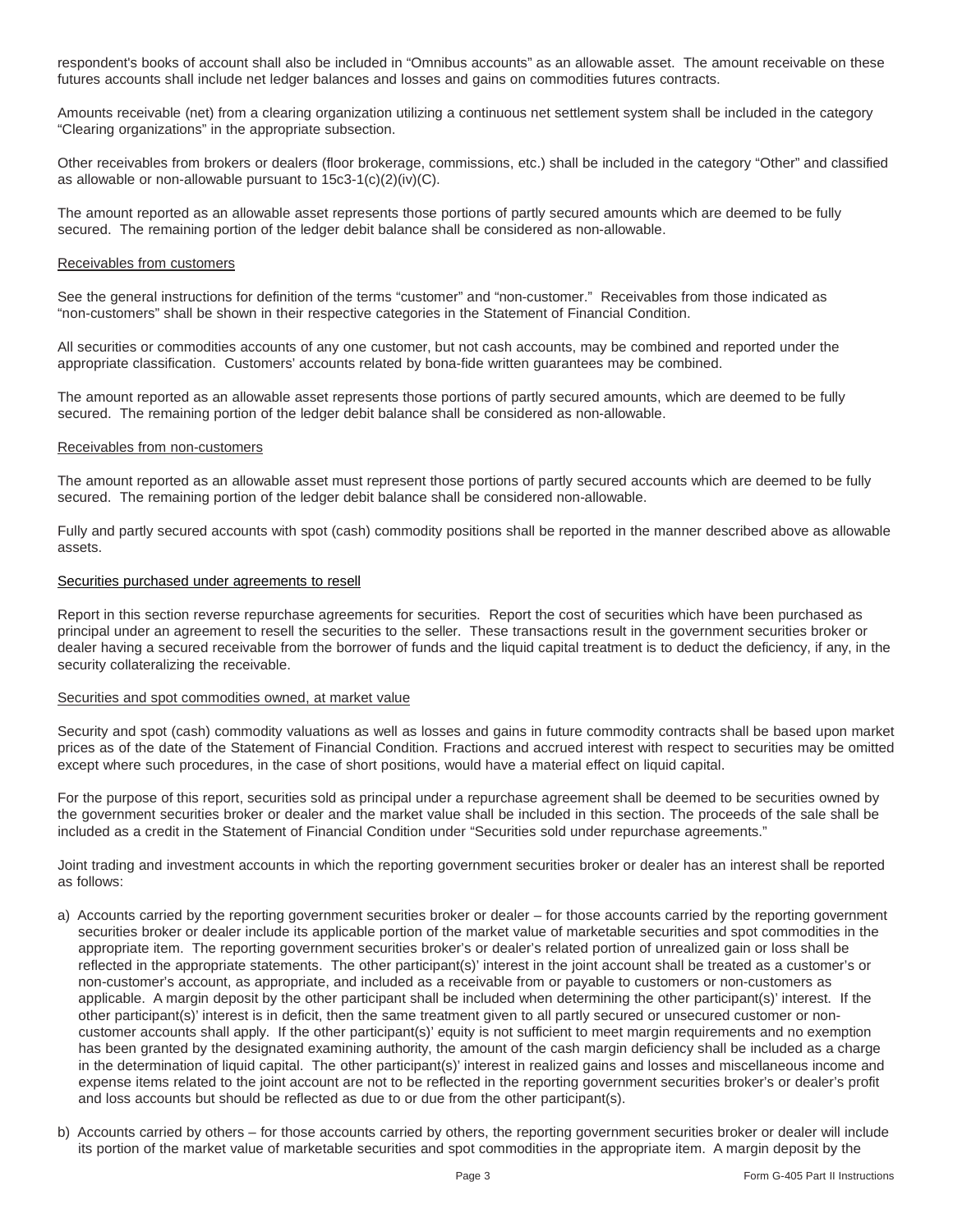reporting government securities broker or dealer is an allowable asset in the computation of liquid capital. The reporting government securities broker's or dealer's portion of all realized gains and losses and miscellaneous income and expense items, related to the joint account shall be reflected in the appropriate statement with the contra being due to or from the other participant(s). The interest of other participant(s) should not be included in this report.

- c) Joint foreign and domestic arbitrage accounts in which the reporting government securities broker or dealer has an interest money balances and securities positions carried by the reporting government securities broker or dealer and by a participant shall be combined and considered on a net basis (offsetting positions in the same security shall be netted). Adjustments may be made where different clearance dates apply to transactions made on the same day in the same security. The reporting government securities broker's or dealer's portion of any net debit or credit balance shall be considered in determining losses or gains and in marking positions to the market. The reporting government securities broker's or dealer's interest in any long and/or short security positions should be at market value. However, consideration should be given to setting up an appropriate reserve for any deficit in the participant's interest.
- d) If the joint account nets to a credit balance or is a free credit balance, include in "Payable to customers or non-customers Securities accounts," as appropriate, the amount of such balance multiplied by the other participant(s)' percentage of the account. Any margin deposits received regarding the above would be included in "Payable to brokers or dealers and clearing organizations – Other."
- e) If the joint account nets to a secured debit balance and the participant's percentage times such balance equals an amount less than the participant's margin deposit, then the difference (amount) between the two shall be included in "Payable to brokers or dealers and clearing organizations – Other," and the remainder of the deposit shall be included in "Other." The other participant(s)' portion of the net debit balance in the joint amount shall be included in "Receivables from customers or non-customers," as appropriate.

Include in the "Options" category the market value of all long-listed options and all long unlisted options which are Treasury market risk instruments according to the provisions of 17 CFR 402.2(e). The market value of all short-listed options and all short unlisted options which are Treasury market risk instruments according to the provisions of 17 CFR 402.2(e) shall be included in the liability section in "Securities sold not yet purchased at market value." Unrealized gains and/or losses shall be reflected in the appropriate statement since all such positions shall be marked-to-the-market.

Regarding unlisted options which are not Treasury market risk instruments, the following treatment for financial statement purposes is to be followed:

Unlisted call options - regarding such long options include unrealized profits where the market value of the underlying security exceeds the exercise value of the respective option. For such short options, include unrealized losses where the market value of the underlying security exceeds the exercise value of the respective option.

Unlisted put options - regarding such long options include unrealized profits where the market value of the underlying security is less than the exercise value of the respective option. For such short options, include unrealized losses where the market value of the underlying security is less than the exercise value of the respective option.

Unrealized profits and/or losses included in net worth or unlisted options which are not Treasury market risk instruments shall be increased or decreased by the write-off of any unamortized cost of the long options or recognition of any unamortized proceeds from the writing or sale of such options.

See Rule 15c3-1, Appendix A, paragraph (a) for the definition of listed and unlisted options.

Positions in a government securities broker's or dealer's (trading) error account should be marked-to-the-market and the value of the security positions reported in the appropriate item. Positions long in suspense or difference accounts without a related money balance should not be included herein. Refer to Rule  $15c3-1(c)(2)(v)$  as to the treatment of short security differences.

Accrued interest receivable and payable on the government securities broker's or dealer's readily marketable securities in its accounts may be added to the market value of the respective securities. The interest is subject to the same haircut as the security to which it pertains.

# Securities not readily marketable, at estimated fair value

See the general instructions and Rule 15c3-1(c)(2)(vii) and (c)(11).

# Other investments not readily marketable

The amount reported as an allowable asset represents that portion which would otherwise be considered non-allowable except for the fact that it adequately secures indebtedness. (See Rule 15c3-1(c)(2)(iv).)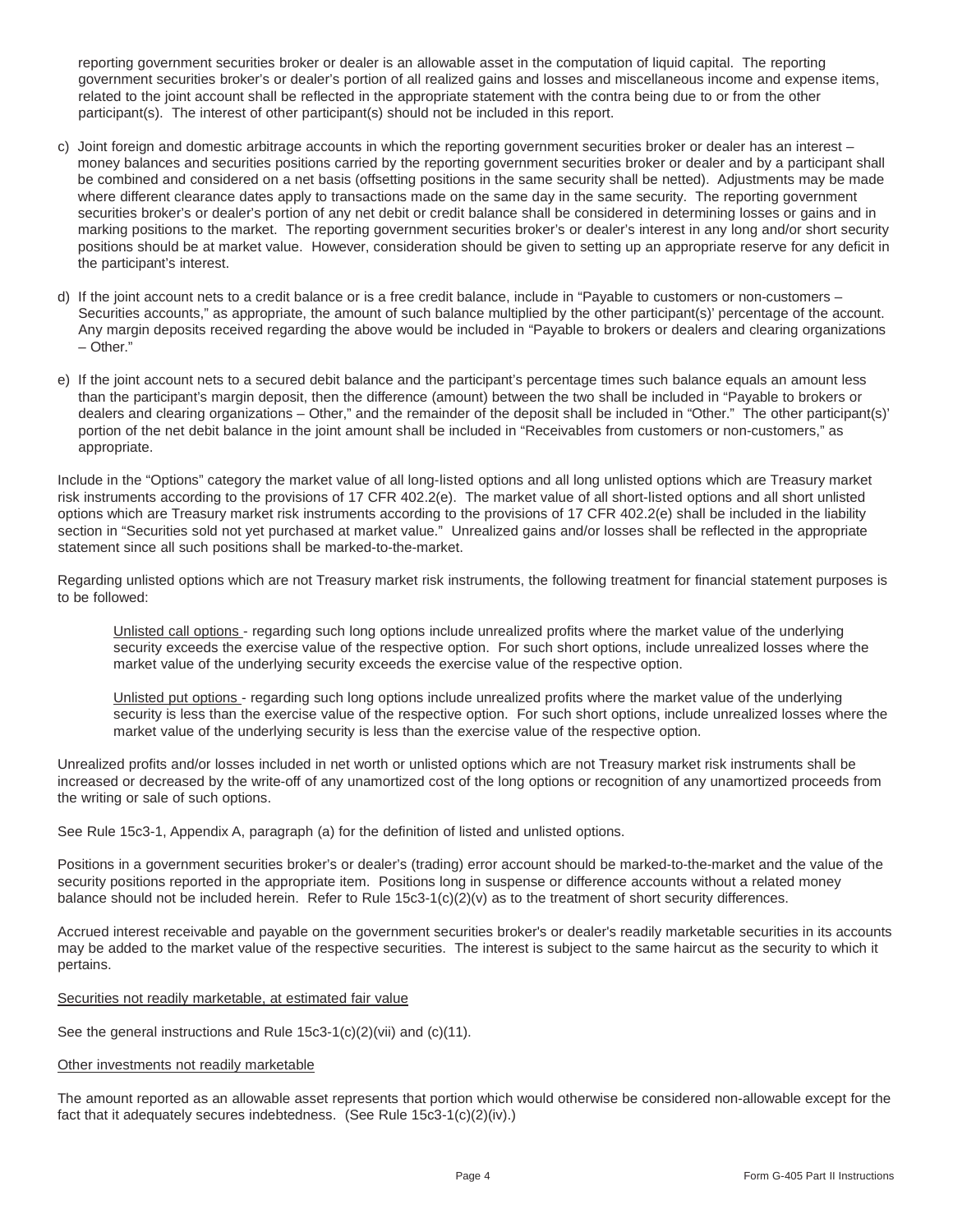# Secured demand notes - satisfactory subordination agreements

Subordination agreements must conform with the minimum requirements of Rule 15c3-1 Appendix D as modified by 17 CFR 402.2d in order that the respective amounts may be included in liquid capital (satisfactory subordination agreements). Subordinations, which are not covered by satisfactory subordination agreements will be included as non-allowable assets.

The collateral contained in each secured demand note collateral account shall relate only to the specific demand note that it collateralizes. The excess collateral value in one account shall not be applied to the deficiency in another account. No collateral value shall be given for secured demand note collateral which has no ready market.

#### Investment in and receivables from affiliates, subsidiaries and associated partnerships

Bona-fide transactions between government securities brokers or dealers and guaranteed subsidiaries – unsubordinated amounts due from a guaranteed subsidiary, provided that the books and records of the guaranteed subsidiary reflect the same exact liability to the parent, shall be allowable assets. This applies when there is no consolidation of assets and liabilities for liquid capital purposes as stipulated in Rule 15c3-1 Appendix C as modified by 17 CFR 402.2c.

#### Property, furniture, equipment, leasehold improvements and rights under lease agreements, at cost

Report as allowable only those amounts of fixed assets and assets which cannot readily be converted into cash which are equal to any indebtedness adequately secured thereby. Such allowability is for those assets acquired for use in the ordinary course of the trade or business of a government securities broker or dealer. Also report as allowable in the amount of the liability, those assets not readily convertible into cash wherein such assets are the sole recourse of the creditor for the non-payment of the related liability. Report as non-allowable any remainder and/or assets which do not conform with the above provisions. (See Rule 15c3-1(c)(2)(iv).)

#### Other Assets - Dividends and interest receivable

The amount reported as an allowable asset represents that portion of dividends receivable not outstanding longer than 30 days from the payment date, and interest receivable not outstanding longer than 30 days from the date it arises. Dividends receivable and payable are not to be netted; they are to be recorded in separate accounts.

In addition, in cases where dividends are declared for the same security but at different intervals (i.e., quarterly dividends), the claims for the different intervals shall not be netted.

#### Other Assets - Free shipments

Receivables relating to free shipments of securities (other than mutual fund redemptions) in excess of \$5,000 per shipment are non-allowable assets. All free shipments, including mutual fund redemptions, are non-allowable assets if outstanding more than seven (7) business days. (See Rule 15c3-1(c)(2)(iv)(B).)

### Other Assets - Loans and advances

Report amounts related to employees and customers as allowable assets if they are secured by readily marketable securities and meet the margin requirements of the designated examining authority. Loans and advances to partners, directors, officers and subordinated lenders are to be included in the appropriate category under "Receivables from non-customers."

#### Other Assets - Miscellaneous

Insurance claims receivable – report as non-allowable asset if: (1) after seven (7) business days from date of discovery not covered by opinion of outside counsel that claim is valid and covered by insurance policies presently in effect, (2) after 20 business days from date of discovery claim is not acknowledged in writing as due and payable by the insurance carrier, or (3) claim is not paid within 20 business days following date of such acknowledgement by the carrier. (See Rule 15c3-1(c)(2)(iv)(D).)

Mutual fund concessions receivable and management fees receivable from registered investment companies – report as non-allowable assets if outstanding for more than 30 days from the date they arise. (See Rule 15c3-1(c)(2)(iv)(C).)

Future income tax benefits arising as a result of unrealized losses may be recognized only to the extent such benefits do not exceed the amount of income tax liabilities accrued on the books and records of the government securities broker or dealer and only to the extent such benefits could have been applied to reduce accrued tax liabilities on the date of the capital computation had the related unrealized losses been realized on that date. Any other benefits of this type recorded on the books which do not conform with the above shall be included as a non-allowable asset. (See Rule 15c3-1(c)(2)(i)(D).)

Cash Surrender Value of Life Insurance Policies – report as an allowable asset if the cash surrender value and face value are payable (1) to the estate of a sole proprietor-government securities broker or dealer or (2) to the government securities broker or dealer if a partnership or corporation.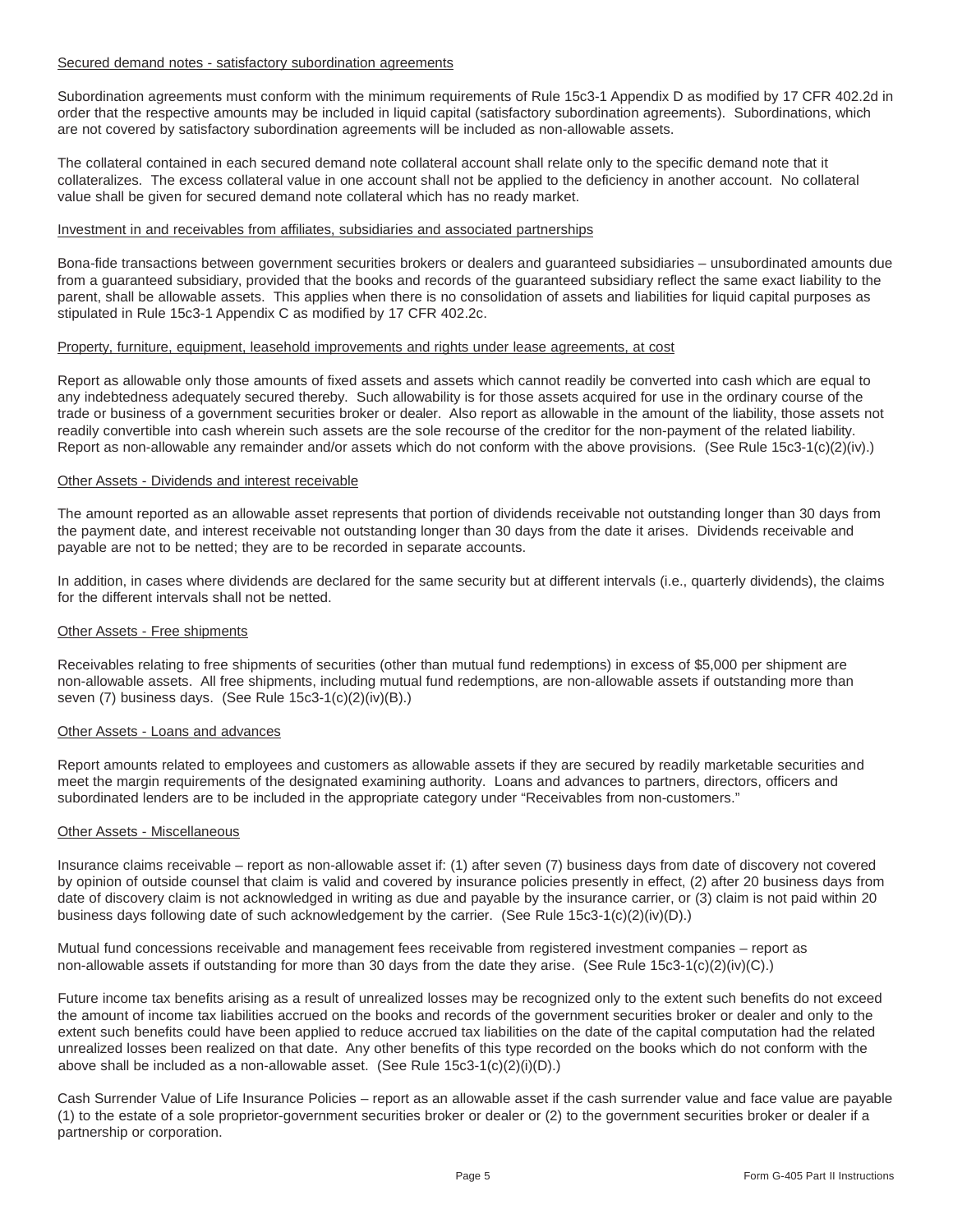Syndicate profits receivable shall be considered as unsecured receivables and therefore included as non-allowable. (See Rule 15c3-1(c)(2)(iv)(C).)

Accrued interest and commissions on customers' fully margined accounts and cash securities accounts are to be reported as allowable assets. Accrued interest and commissions on all customers' commodity accounts, whether or not they are properly margined, are also to be reported as allowable assets. Accrued interest and commissions on partly secured or unsecured customers' securities accounts are to be reported as non-allowable assets.

Notes receivable payable on demand secured by readily marketable securities and meeting the margin requirements of the designated examining authority are to be reported as allowable assets. Unsecured notes receivable are to be reported as nonallowable assets.

Good faith deposits are to be reported as non-allowable assets if outstanding longer than 11 business days from the settlement of the respective underwriting. (See Rule 15c3-1(c)(2)(iv)(C).)

The following cash deposits and other related type deposits in the government securities broker's or dealer's accounts shall be considered as allowable:

- a) Guaranty deposits with Commodity Exchange Clearing Associations, and
- b) Contributions to clearing organizations incident to membership.

Rent, airline and utility deposits are to be reported as non-allowable assets.

Settlement balances with clearing associations shall be included as allowable assets.

Other miscellaneous assets such as deferred organization expenses, prepaid expenses, deferred charges, goodwill, service fee receivables, accrued income receivables, intangible assets and postage inventory shall be included as non-allowable. Subscriptions receivable for capital stock shall be included as a deduction in computing net worth.

Unsecured advances to municipalities for public improvements are to be reported as non-allowable assets.

# **LIABILITIES**

#### Bank loans payable

#### Secured by marketable securities and spot commodities owned or held pursuant to subordination agreements

Securities and spot commodities collateral which are carried long and have not been sold by the government securities broker or dealer are required in order that the respective indebtedness be included in the subsection "Other."

#### Securities sold under repurchase agreements

For purposes of this report securities sold as principal under a repurchase agreement are deemed to be securities owned by the respondent and the market value is included under "Securities and spot commodities owned, at market value." The proceeds of a sale relating to securities sold under repurchase agreements are to be reported under this section.

#### Payable to brokers or dealers and clearing organizations

The following accounts carried by other brokers or dealers shall be included in "Omnibus accounts:"

- 1. Accounts secured by or containing collateral, and
- 2. Payables for regulated and non-regulated commodities futures accounts liquidating to an equity on the respondent's books of account.

Regarding item 2, the amount (payable) included in the "Omnibus account" shall include net ledger balances and gains and losses on commodities future contracts.

Amounts payable (net) to clearing organizations utilizing a continuous net settlement system shall be included in the category "Clearing organizations."

Other amounts payable to broker or dealers (floor brokerage, commissions, etc.) shall be included in the category "Other."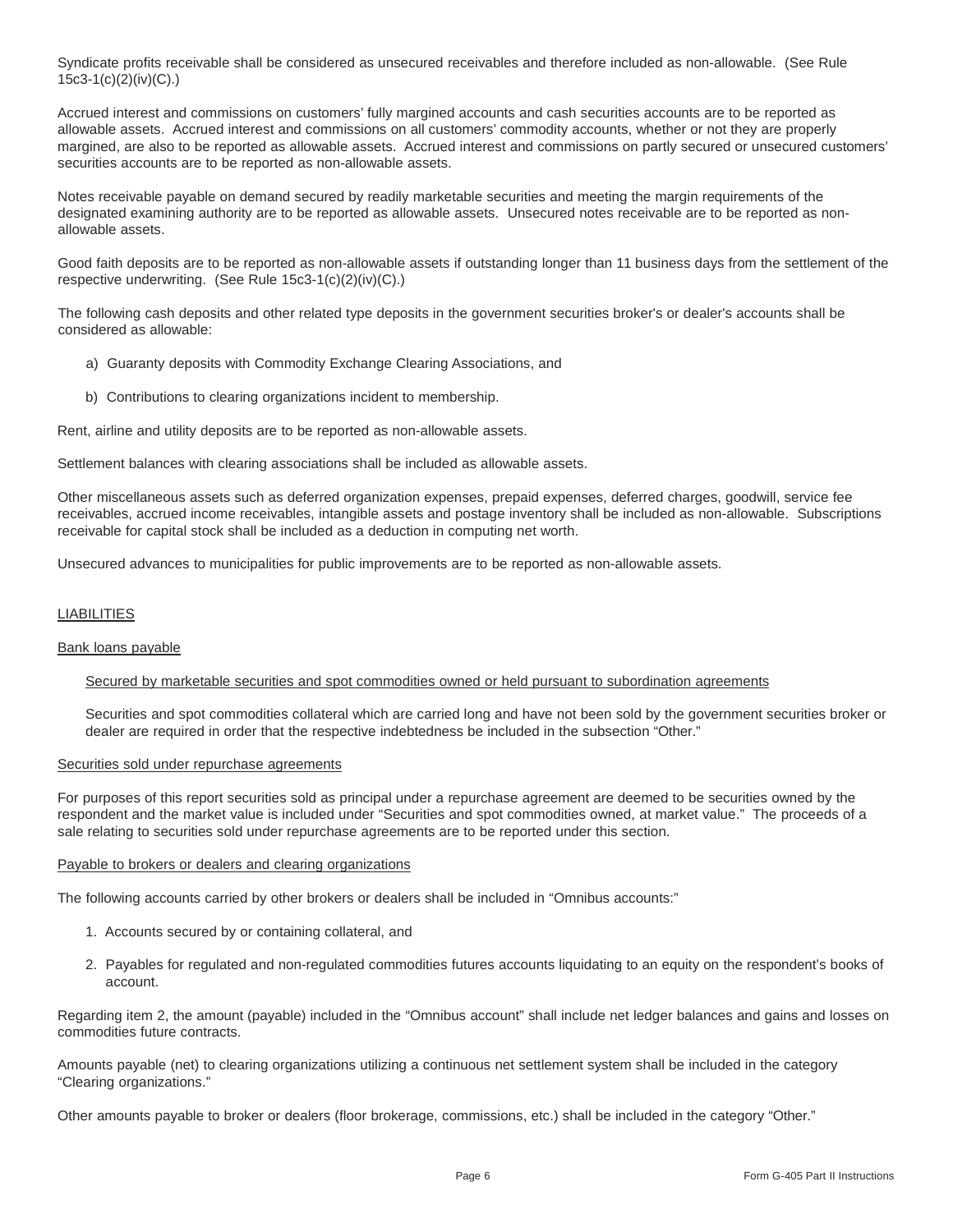# Payable to customers

See the general instructions for definition of the terms "customer" and "non-customer." Amounts payable to those indicated as "non-customers" shall be shown in their respective categories in the Statement of Financial Condition.

All securities or commodities accounts of any one customer, but not cash accounts, may be combined and reported under the appropriate classification. Customers' accounts related by bona-fide written guarantees may be combined.

# Accounts payable and accrued liabilities and expenses - Other

Estimated liabilities shall be established for, but not limited to, security dividends receivable, short security differences, unsecured or partly secured short positions, or other deficits in customers' accounts, and "aged" transfer positions. The contra of the liability shall be a charge to a profit and loss account.

#### Notes and mortgages payable - Secured

See instructions under "Property, furniture, equipment, leasehold improvements and rights under lease agreements." Include in the subsection "Unsecured," any fixed liabilities which do not conform with the exclusions stated in the instructions.

# Liabilities subordinated to claims of general creditors

Indicate separately those satisfactory subordination agreements which are considered as equity capital for purposes of debt-equity requirements. See Rule 15c3-1(d) as referenced in 17 CFR 402.2 for the various requirements for such agreements.

### Borrowings not qualified for liquid capital purposes

Include herein liabilities which are subordinated to the claims of creditors, but which are not covered by satisfactory subordination agreements as defined in Appendix D of Rule 15c3-1 as modified by 17 CFR 402.2d.

# **COMPUTATION OF CAPITAL REQUIREMENTS AND LIQUID CAPITAL**

Special requirements as to liquid capital and total haircuts calculations for consolidated entities and as to statements of 50 percent or less owned persons and certain other persons

The inclusion or exclusion of subsidiaries or affiliates in the calculation of liquid capital and total haircuts shall be in accordance with Appendix C to Part 402.2 (17 CFR 402.2c) and with the following requirements:

- (a) If the reporting government securities broker or dealer guarantees, endorses, or assumes directly or indirectly the obligations or liabilities of any subsidiary or affiliate and has obtained the opinion of counsel prescribed in paragraph (b) of Appendix C (17 CFR 402.2c(b)) with respect to that subsidiary or affiliate, then the subsidiary's or affiliate's assets and liabilities must be consolidated with those of the reporting broker or dealer in the calculation of liquid capital.
- (b) If the reporting government securities broker or dealer guarantees, endorses, or assumes directly or indirectly the obligations or liabilities of any subsidiary or affiliate but has not obtained the opinion of counsel prescribed in paragraph (b) of Appendix C (17 CFR 402.2c(b)) with respect to that subsidiary or affiliate, then the subsidiary's or affiliate's assets and liabilities may not be consolidated with those of the reporting broker or dealer in the calculation of liquid capital. Furthermore, in such a case the reporting broker or dealer shall compute its total haircuts by adding the total haircuts of each such subsidiary or affiliate to the separately computed haircuts of the broker or dealer.
- (c) A reporting government securities broker or dealer who guarantees, endorses, or assumes directly or indirectly any obligation or liability of a subsidiary or affiliate must reflect that obligation or liability in its computation of liquid capital, even if consolidation is prohibited as in paragraph (b) above.
- (d) The reporting government securities broker or dealer may consolidate with its assets and liabilities in the calculation of liquid capital the assets and liabilities of any other majority owned and controlled subsidiary or affiliate, if and only if the opinion of counsel prescribed in paragraph (b) of Appendix C (17 CFR 402.2c(b)) has been obtained with respect to such subsidiary or affiliate.
- (e) With respect to any subsidiary or affiliate whose assets and liabilities are consolidated in the computation of liquid capital under the provisions of paragraph (a) or (d) above, the reporting government securities broker or dealer shall calculate its haircuts by either computing the haircuts as if the consolidated entity were one firm or by adding the individually computed total haircuts of such subsidiary or affiliate to its own separately computed haircuts.
- (f) Financial statements of any 50 percent or less owned person or other affiliate consolidated into the liquid capital computation whose obligations or liabilities are not guaranteed, endorsed or assumed directly or indirectly by the reporting government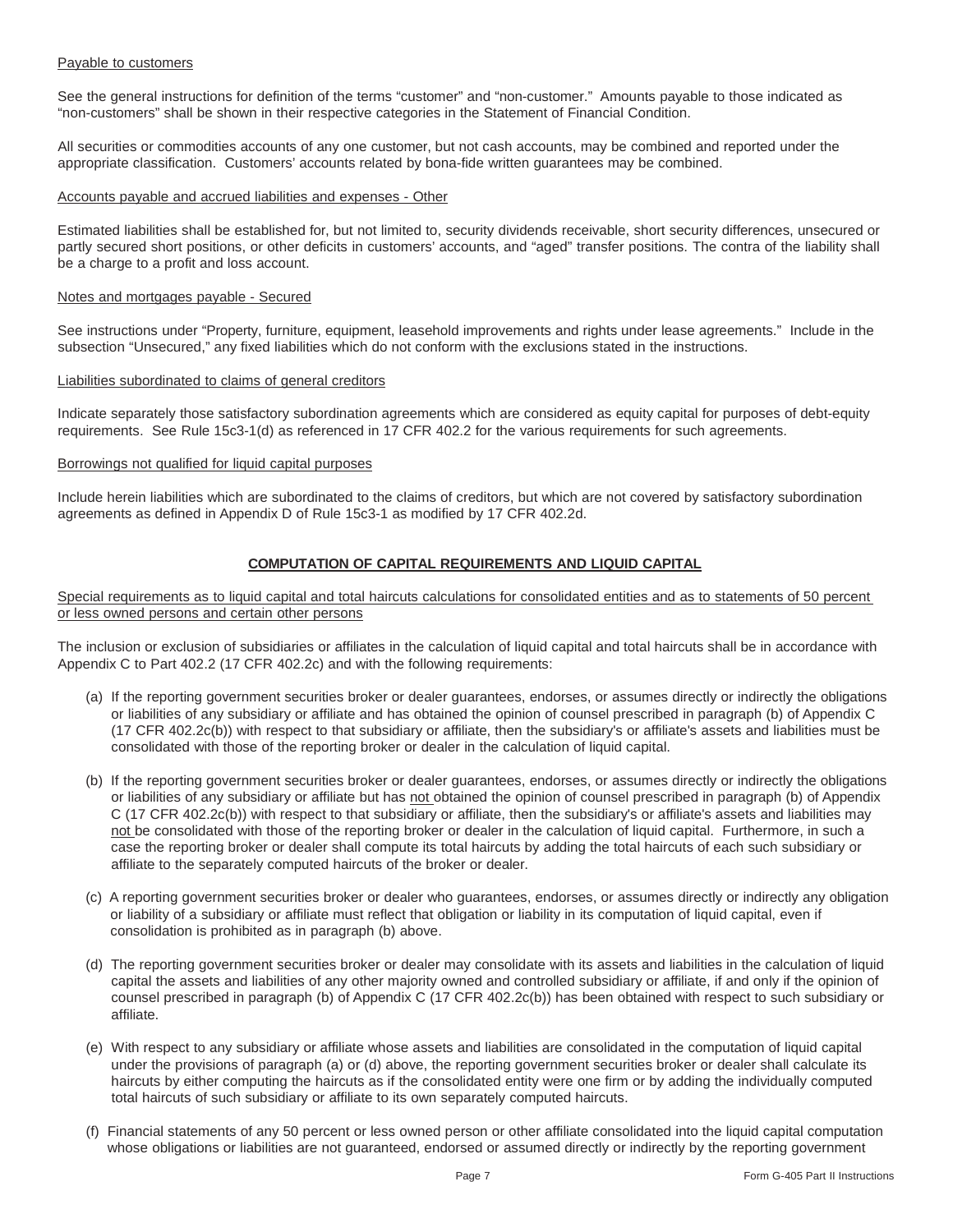securities broker or dealer shall be included in a note.

(g) Opinions of counsel concerning the availability of net assets to the reporting government securities broker or dealer shall be filed with each annual report under Rule 17a-5 as modified by 17 CFR 405.2.

Indicate whether the financial statements and schedules are consolidated or unconsolidated by checking the appropriate box at the top of the Statement of Financial Condition.

# **COMPUTATION OF LIQUID CAPITAL**

# Ownership equity not allowable for liquid capital

Deduct any capital accounts included as part of ownership equity on the Statement of Financial Condition which are not allowable in the determination of liquid capital.

# Liabilities subordinated to claims of general creditors allowable in computation of liquid capital

Appendix D to Rule 15c3-1 as modified by 402.2d sets forth minimum and nonexclusive requirements for satisfactory subordination agreements. The self-regulatory organization which has been designated as the examining authority for the government securities broker or dealer may require, or the government securities broker or dealer may include, such additional provisions as they deem necessary or appropriate to the extent such provisions are not inconsistent with the provisions of Rule 15c3-1 as incorporated in 17 CFR 402.2.

# Secured demand note collateral accounts

Securities contained in collateral note accounts shall be considered to have no value unless in bearer form or registered in the name of the government securities broker or dealer or the name of its nominee or custodian.

The collateral contained in each secured demand note collateral account shall relate only to the specific demand note that it collateralizes. The excess collateral value in one account shall not be applied to the deficiency in another account.

Two or more demand notes of the same individual should not be combined.

Only cash and securities which are fully paid for and which may be publicly offered or sold without registration under the Securities Act of 1933, and the offer, sale and transfer of which are not otherwise restricted, may be pledged as collateral to secure a secured demand note.

#### Other deductions or credits

Sole proprietors (individual members) who are not associated with a broker or dealer who is a member of a national securities exchange shall record here:

- 1. The total of any liabilities incurred in the course of business which are not reported in the statement of financial condition and which would have a material effect on liquid capital, and
- 2. The excess of liabilities which have not been incurred in the course of business as a government securities broker or dealer over assets not used in the business.

#### Deductions and/or charges

#### Customer maintenance margin deficiencies

Deduct the amount of cash required in each customer's and non-customer's securities account to meet the maintenance margin requirements of the regulatory or self-regulatory authority designated as the examining authority for the government securities broker or dealer, after application of calls for margin, marks-to-the-market, or other required deposits which are outstanding five (5) business days or less.

#### Aged fails to deliver

Deduct the percentages of the market value of each failed to deliver contract which is outstanding five (5) business days (21 business days in the case of a municipal security) or longer which would be required by application of the deduction required by paragraph (g) of 17 CFR 402.2 and Appendix A thereto to the underlying security. Provided that such deduction shall be increased by any excess of the contract price of the fail to deliver over the market value of the underlying security position or reduced by any excess of the market value of the underlying security over the contract value of the fail but not to exceed the amount of the deduction.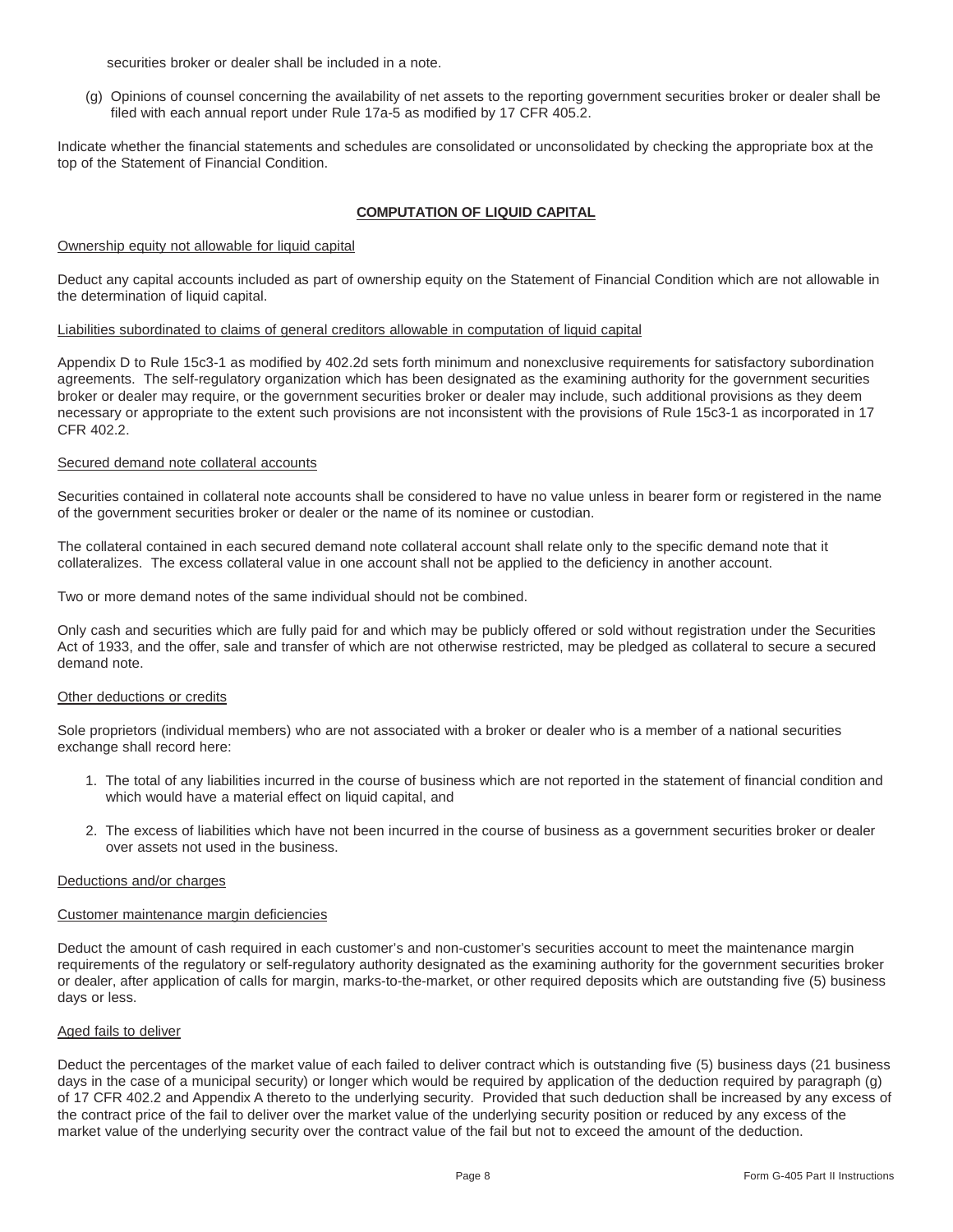# Aged short security differences

Deduct the market value of all short securities differences unresolved for seven (7) business days after discovery and the market value of any long security differences where such securities have been sold by the government securities broker or dealer before they are adequately resolved, less any reserves established therefor.

# Net pair-off and give-up receivables and money differences

Net pair-off receivables and money differences need not be deducted until the close of business on the third business day after the day the funds are due. Give-up receivables need not be deducted until they have been outstanding 30 business days from the billing date. The billing date shall be no later than the last day of the month in which the give-up receivable arises.

# Secured demand note deficiency

If the value of securities and cash collateralizing a secured demand note contributed for purposes of capital under Rule 15c3-1 as incorporated in 17 CFR 402.2 after application of the deductions specified in paragraph (g) of 17 CFR 402.2 and Appendix A thereto is less than the unpaid principal amount of the secured demand note, such deficiency shall be deducted.

# **Haircuts**

Haircuts on the positions and financings, including contractual commitments, in the government securities broker's or dealer's portfolio are to be calculated as required in 17 CFR 402.2(g) and Appendix A thereto. Schedules A through E in 17 CFR 402.2a(c) may be used in this calculation. The government securities broker's or dealer's designated examining authority or appropriate regulatory authority may require that these schedules, or substantially similar forms, be used in this calculation.

# **STATEMENT OF INCOME (LOSS) or STATEMENT OF COMPREHENSIVE INCOME (as defined in § 210.1-02 of Regulation S-X), as applicable**

If there are no items of other comprehensive income in the period presented, the government securities broker or dealer is not required to report comprehensive income.

# INCOME

#### Commissions

Report commissions earned on non-member and intra-member debt and commodity transactions including non-inventory principal transactions. Commissions earned on introduced accounts carried by other brokers and on omnibus accounts carried for other brokers should be reported net.

# Principal transactions including unrealized gains and losses

Report realized and unrealized gains and losses from securities and from future and spot commodities in trading and investment accounts.

#### **Underwriting**

Gross profit from underwriting transactions shall be determined as the difference between the proceeds of securities sold and their purchase price adjusted for discounts, commissions and allowances received from or given to other brokers.

Any direct expense which can be associated with a specific underwriting may also be considered as a cost in determining gross profit or loss. In determining gross profit or loss any unrealized loss on securities unsold at the time the underwriting account was closed shall be considered as a deduction from proceeds of securities sold.

In addition, report all fees earned from private placements, mergers and acquisitions and any other underwriting activity.

#### Interest and dividends

Report interest and dividend income earned on firm trading and investment accounts. Also report gross interest earned on customers' securities and commodities accounts.

#### Other income

Report all other income including sale of investment company securities, investment advisory fees, proxy solicitation fees, service charges (including custodial fees), fees in connection with option transactions not executed on an exchange, fees for solicitation of tenders on exchanges of securities, income from sale of insurance policies and all other income not specified above.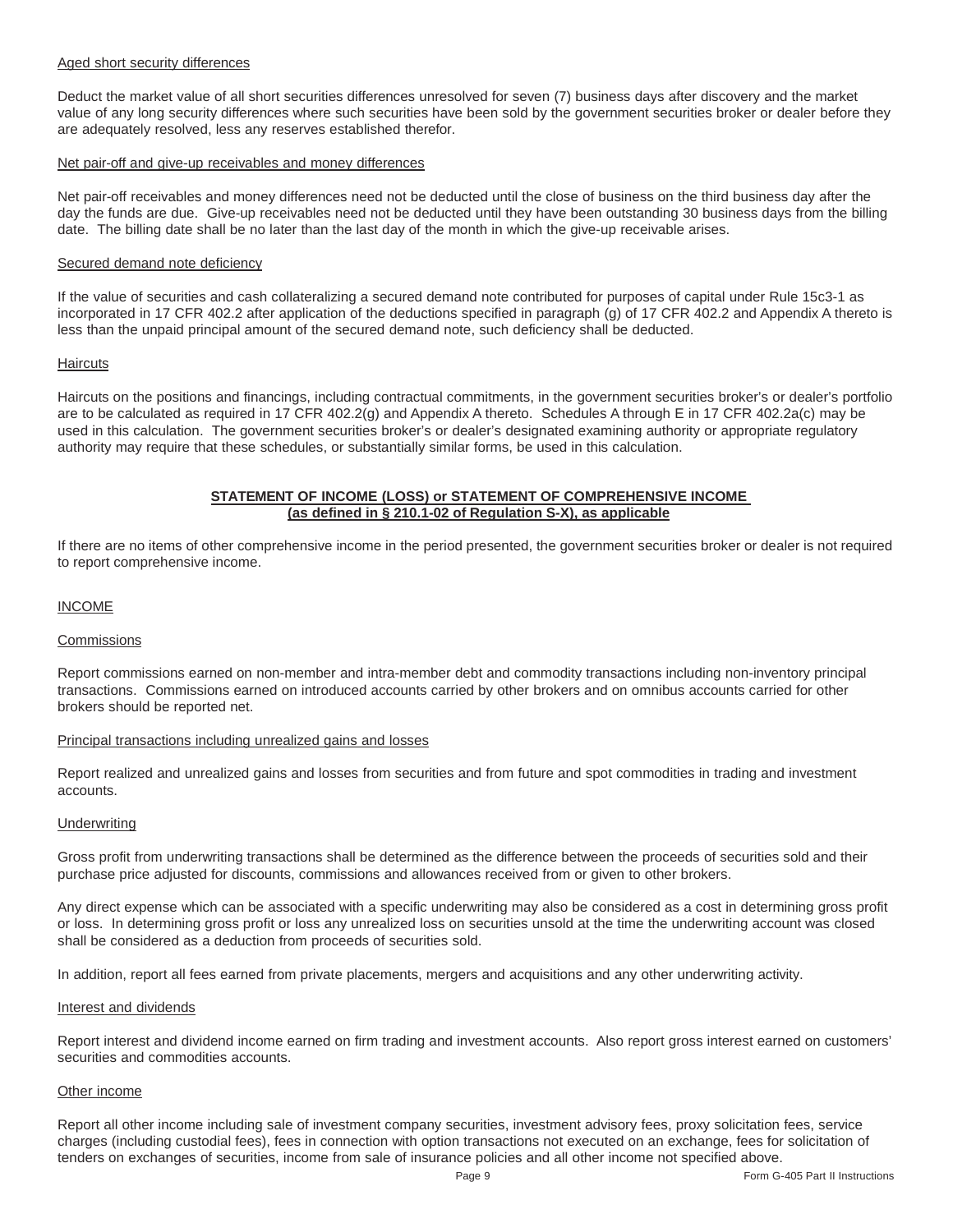# EXPENSES

# Employee compensation and benefits

Report all salaries, commissions, bonuses, profit sharing contributions, payroll taxes and benefits paid to or incurred for all employees of the reporting organization.

# Commissions and floor brokerage

Include security and commodity commissions paid to others; clearance fees paid to clearing corporations, associations and depositories; fees paid to exchanges and floor brokerage paid to other brokers, including government securities brokers.

#### **Communications**

Include the cost of telephones and leased wires; tickers and quotation equipment; postage; stationery, office supplies and forms.

#### Occupancy and equipment rental

Enter the cost of rent, heat, light and maintenance; depreciation and amortization; EDP equipment rental and service bureau charges; all other equipment rentals and general insurance.

# Interest

Include interest paid to banks, on customers' accounts, and on all other unsubordinated and subordinated borrowings.

#### Taxes other than income taxes

Include real estate taxes, personal property taxes, commercial rent and occupancy taxes, etc.

#### Other operating expenses

Report costs incurred for advertising, sales literature and promotional activities; travel and entertainment; subscriptions to periodicals; dues and assessments; losses in error account and bad debts; professional fees; and all other expenses not specified above.

#### Income taxes

Include all unincorporated business taxes, franchise taxes, state and local income taxes, and Federal income taxes paid, accrued, or refunded.

# Equity in earnings of unconsolidated subsidiaries

The amount reported shall be stated net of any applicable tax provisions.

# **COMPUTATION FOR DETERMINATION OF RESERVE REQUIREMENTS FOR GOVERNMENT SECURITIES BROKERS OR DEALERS UNDER RULE 15c3-3**

Definitions - The definitions given in Rule 15c3-3 as modified by 17 CFR 403.4 shall apply for customer securities, qualified security, bank, free credit balance, other credit balance, funds carried for account of any customer, and "customer funds."

# Free credit balances and other credit balances in customers' security accounts

The credit balance used under this item is interpreted to include the net balances due to customers in non-regulated commodity accounts reduced by any deposits of cash or securities with any clearing organization or clearing broker in connection with the open contracts in such accounts.

Also include in this item all outstanding drafts payable to customers which have been applied against free credit balances or other credit balances as well as checks drawn in excess of bank balances per firm's records.

#### Monies payable against customers' securities loaned . . . . . .

Securities borrowed to effectuate short sales by customers and securities borrowed to make delivery on customer's securities failed to deliver . . . . . .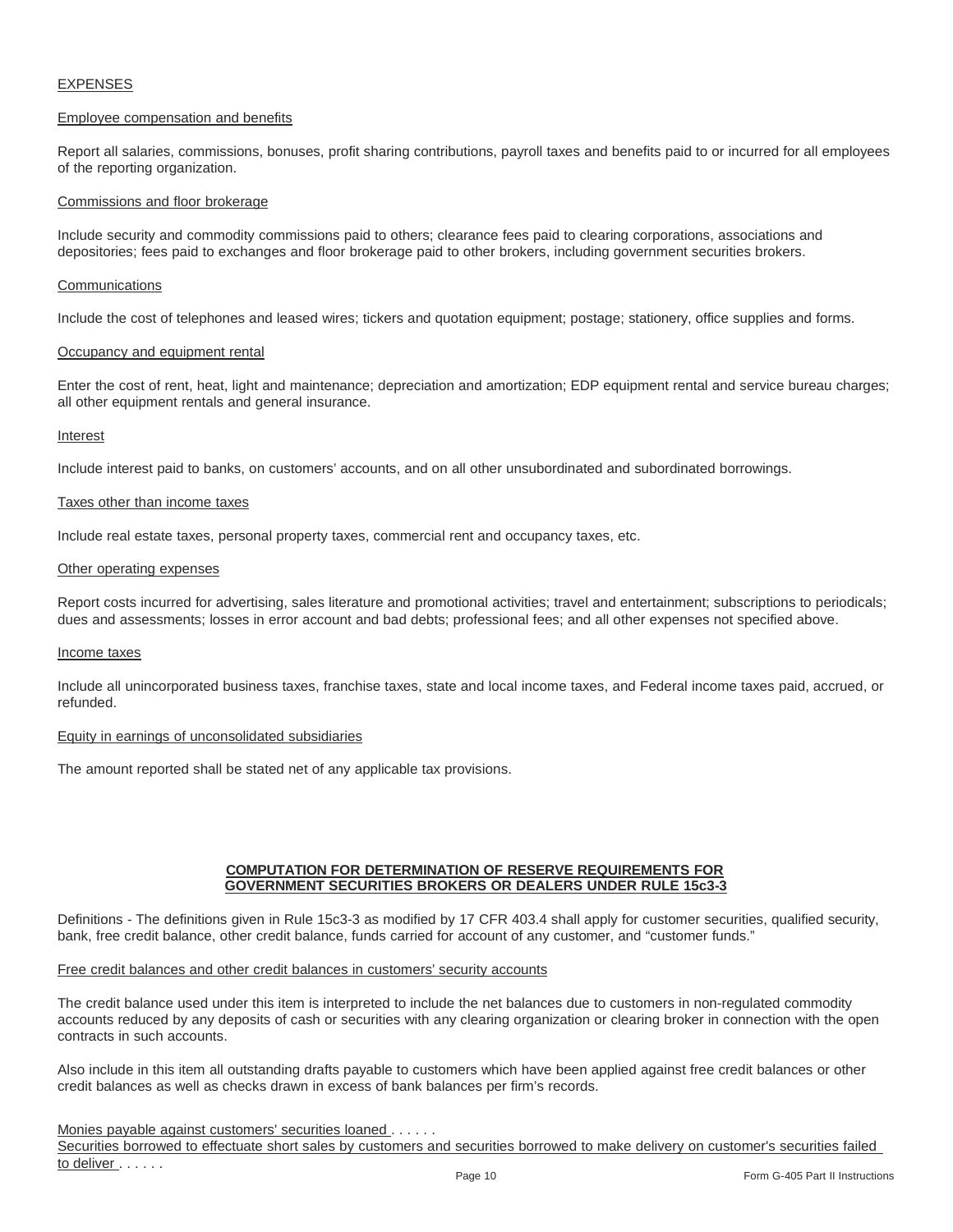Failed to deliver of customers' securities not older than 30 calendar days . . . . . . Customers' securities failed to receive . . . . . .

These items are applicable to customer transactions.

If it is impractical or unduly burdensome to determine which fail to receive contracts and fail to deliver contracts relate to proprietary accounts versus customer accounts and which securities loaned and securities borrowed are for proprietary accounts or customer accounts, an appropriate allocation may be made on a conservative basis to accomplish maximum protection for customers. If an allocation is used with regard to the foregoing items, the government securities broker or dealer should be able to demonstrate that the results so obtained regarding designations of customer versus proprietary positions would be comparable to those which would be obtained if the respective positions had been developed without the use of an allocation. If an allocation is necessary to determine proprietary versus customer positions, the government securities broker or dealer should make and maintain a record of each such allocation and preserve it in accordance with Rule 17a-4 as modified by 17 CFR 404.3.

# Debit balances in customers' cash and margin accounts excluding unsecured accounts and accounts doubtful of collection (See Note B, Exhibit A Rule 15c3-3 as modified by 17 CFR 403.4)

Debit balances in margin accounts are reduced by the amount by which a specific security (other than an exempted security) which is collateral for margin accounts exceeds, in aggregate value, 15% of the aggregate value of all securities which collateralize all margin accounts receivable; provided that the required reduction is not in excess of the amount of the debit balance required to be excluded because of this concentration rule. A specified security is deemed to be collateral for a margin account only to the extent it represents in value not more than 140% of the customer debit balance in a margin account.

Debit balances in customers' cash and margin accounts included in the formula under this item are to be reduced by an amount equal to 1% of their aggregate value.

The debit balance under this item shall include the debit in a related draft receivable when immediate credit has not been received on draft shipments of securities purchased by customers, provided that the debit in the customer's account for the purchase of the securities so drafted has been eliminated.

# Failed to deliver of customers' securities not older than 30 calendar days

The debit balance under this item shall include the debit balance in a related draft receivable when immediate credit has not been received on shipments to other brokers with draft attached, provided that the debit in the government securities broker's fail to deliver account has been eliminated.

# Frequency of computation

Computations may be made monthly if the government securities broker's or dealer's ratio of liquid capital to total haircuts is not less than 1.8 and the total of free credit and other credit balances carried for the accounts of customers does not exceed \$1,000,000.

# **STATEMENT OF CHANGES IN OWNERSHIP EQUITY (SOLE PROPRIETORSHIP, PARTNERSHIP OR CORPORATION)**

#### Balance, beginning and end of month

The amounts reported should agree with related Statements of Financial Condition.

#### Net income (loss) for period

Report the amount of net income (loss) for the period reported on the Statement of Income (Loss) or Statement of Comprehensive

Income, as applicable.

#### Additions and deductions

State separately net income (loss) for the period and each addition and each deduction such as sale of capital stock, retirement or repurchase of capital stock, dividends, partners capital contributed, or partners capital withdrawn.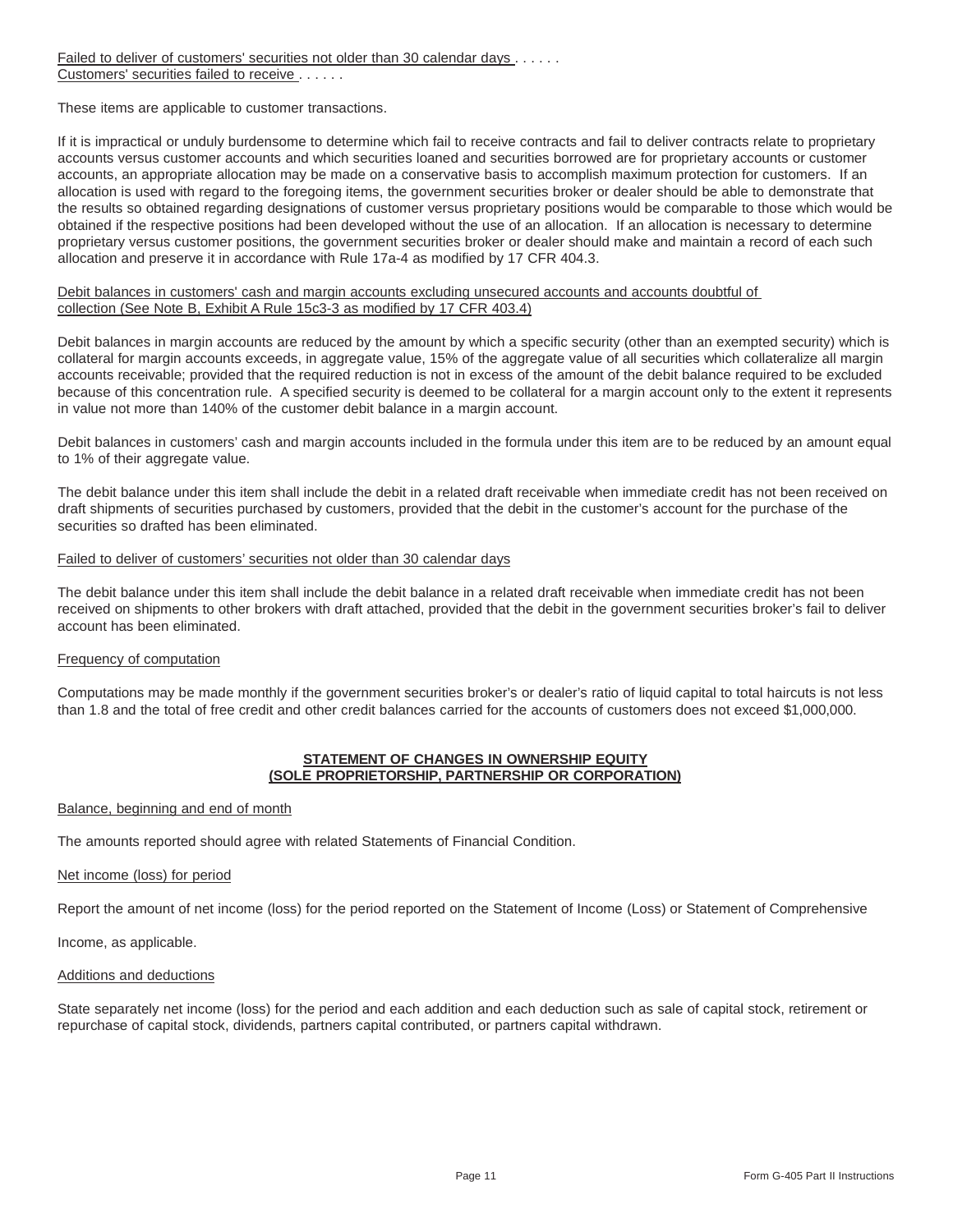#### **STATEMENT OF CHANGES IN LIABILITIES SUBORDINATED TO CLAIMS OF GENERAL CREDITORS**

#### Balance, beginning and end of period

The amount reported should agree with the sum of subordinated liabilities which have been approved for inclusion in liquid capital as shown in the Statement of Financial Condition at the end of each of the respective periods.

# **Additions**

Report the gross amount of increases in secured capital demand notes and subordinated loans and accounts which have been approved for inclusion in liquid capital.

# **Deductions**

Report the gross amount of decreases in secured capital demand notes, subordinated loans and accounts which have been approved for inclusion in liquid capital.

# **FINANCIAL AND OPERATIONAL DATA**

# Stock record breaks

Stock record breaks are defined as out-of-balance error conditions in the daily recording of security position changes or movements where total debit entries (longs) do not equal total credit entries (shorts) within a given security position reflected on the daily stock record.

"Long" differences are the amounts needed to balance an excess of short positions over long positions. When recorded in a difference account, such would be recorded long on the stock record.

"Short" differences are the amounts needed to balance an excess of long positions over short positions. When recorded in a difference account, such would be recorded short on the stock record.

#### **Tickets**

See Part I of the Report on Finances and Operations of Government Securities Brokers and Dealers for the definition of tickets.

# Corrected customer confirmations

As stated, include only customer confirmations – exclude broker-to-broker comparisons except where the contra-broker is considered a customer (Section 220.4(b) of Reg. T). In addition, include confirms where the incorrect original was mailed to the customer and count multiple corrections on confirms individually.

#### Money differences

The term "money differences," shall include all respective accounts containing ledger debits or credits representing unidentified or unknown items, with no related security positions or which contain security positions that cannot be promptly related to ledger balances or any amount required to balance the general ledger, except for items promptly resolved.

This category could include, but is not limited to, the following:

- (a) Unallocated receipts or disbursements;
- (b) Cash Dividend Balancing Accounts (out-of-balance proofs);
- (c) Money Balancing Accounts (EDP, Cage, P & S, Accounting and others), adjustments of general ledger control accounts to agree to subsidiary records;
- (d) Unresolved money differences as a result of comparison of detail in bank accounts to bank statements;
- (e) Unresolved money differences resulting from the comparison of detail records to control accounts for customer accounts, fail to receive, fail to deliver, stocks borrowed, stocks loaned, bank loans, etc.;
- (f) Any accounts utilized to balance "daily work" which contain debits or credits requiring resolution. If any such accounts exist,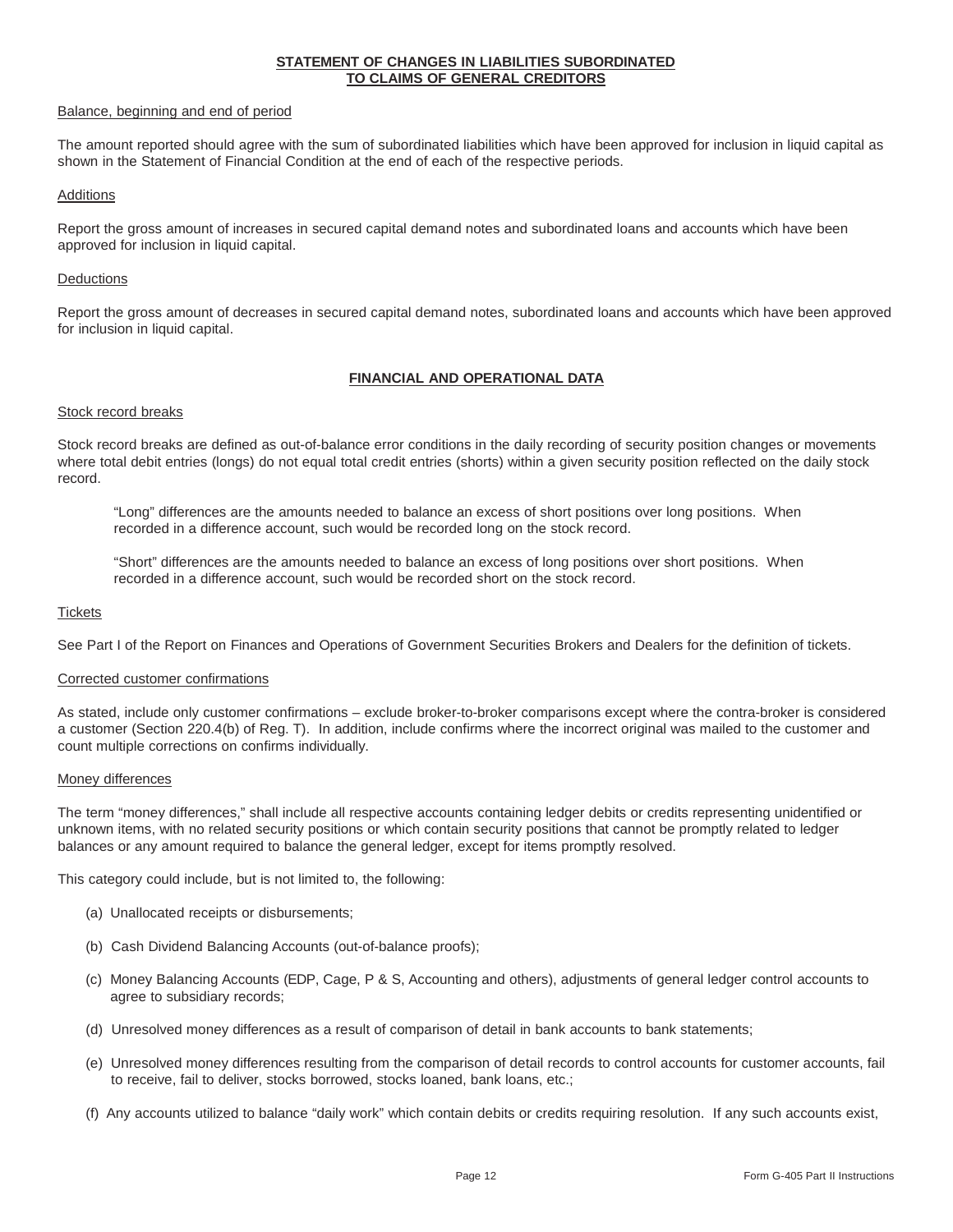the ledger balance resulting from one day's "out of balance" shall not be netted against another day's work unless it is related to such "out of balance."

For reporting purposes, debit and credit money differences shall not be netted.

Ledger debits shall be considered non-allowable assets in the computation of liquid capital.

Any unresolved differences, as of the date of this report, between general ledger control accounts, balancing of blotters, etc., shall be included in these accounts. Any debit balance for which resolution is considered unlikely shall be written off to profit and loss, or an adequate reserve shall otherwise be provided.

# Security suspense accounts

The term "security suspense accounts" shall include all transactions in any accounts containing a long or short security position with a related ledger balance pending determination of their ultimate disposition because of doubtful ownership, collectability, or deliverability, except for transactions promptly resolved.

Security suspense accounts not promptly resolved should be considered security difference accounts where appropriate.

#### Security difference accounts

The term "security difference accounts," shall include all transactions in any accounts containing long and/or short security positions, for which no related ledger balance exists.

#### Commodity suspense accounts

In determining data to be included in the report, the following schedule may be used. It should be noted that this schedule is not all-inclusive and other suspense items should be indicated in the report.

a. Warehouse Receipts on hand:

|    | 1. Date counted and compared to records                                                                                 |    |
|----|-------------------------------------------------------------------------------------------------------------------------|----|
|    | 2. Number of unresolved differences                                                                                     |    |
|    | 3. Market value of unresolved differences - Long (Short)                                                                |    |
| b. | As to Direct Clearing with Commodity Exchanges:                                                                         |    |
|    | 1. Latest date on which all settlement sheets have been reconciled                                                      |    |
|    | 2. Number and amount of unresolved reconciling money items                                                              |    |
|    | a. Debits                                                                                                               |    |
|    | No.:____________________<br>b. Credits                                                                                  |    |
|    | 3. Market value of unresolved futures contract differences after comparison<br>and balancing with proprietary positions |    |
|    | a. Long                                                                                                                 |    |
|    | b. Short                                                                                                                |    |
| c. | As to Clearing Accounts with Commodity Brokers:                                                                         |    |
|    | 1. Date on which statements were last received                                                                          |    |
|    | 2. Date of last reconcilement of accounts                                                                               |    |
|    | 3. Number and amount of unresolved reconciling money items                                                              |    |
|    | No.:<br>a. Debits                                                                                                       |    |
|    | b. Credits<br>No.:__________________                                                                                    | \$ |